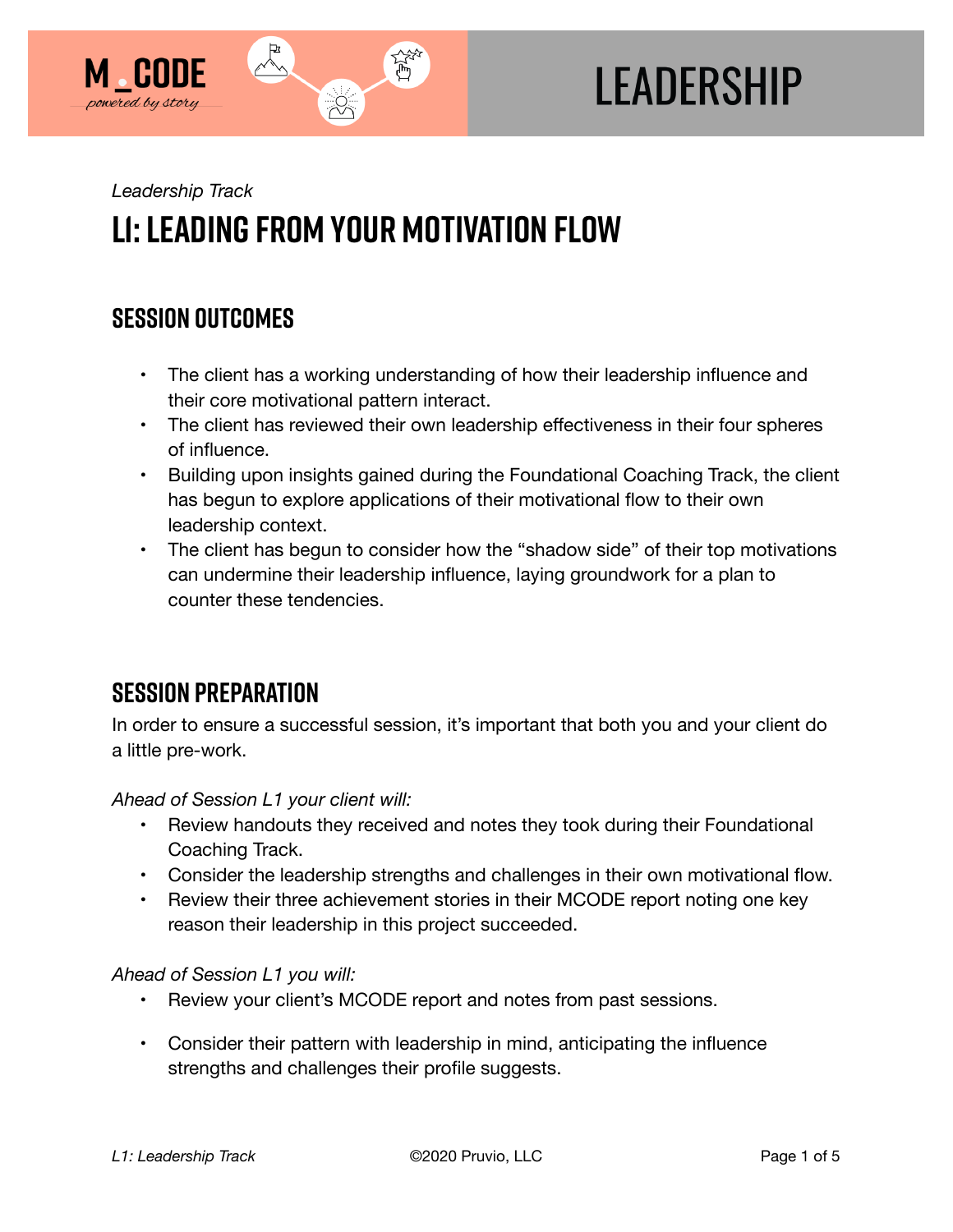## **Communication**

One week ahead of the appointment send an email message similar to this to your client:

*Greetings \_\_\_\_\_\_\_\_,* 

*I'm looking forward to connecting again with you in this first session of the Leadership Coaching Track. Our initial coaching session is scheduled on \_\_\_\_\_\_ at \_\_\_\_\_\_ [via Zoom (the*  link is here) or face to face at (address)]. While this begins a new series of coaching *engagements centered on leadership, we will be building on progress we made in our time together working through the Foundations Coaching Series.* 

*Our focus for the upcoming Leadership Track session will be exploring your leadership context in light of your motivational flow pattern.* 

*To gain the most from Session L1, I suggest you work through the following preparations:* 

*Review handouts you received and notes you took during the Foundational Coaching Track you completed. Refreshing yourself on these core principles will give you a "booster shot" headed into this track.* 

*Review your achievement stories. Note how your leadership was demonstrated and how you were successful.* 

*Review your "trigger–process–outcome" motivational flow. What leadership strengths and challenges can you extract from your flow?* 

*Review the "shadow side" insights you gleaned during these coaching sessions. Knowing what can erode your influence is invaluable in building a strategy for leadership.* 

*On a single piece of paper write the names of one individual with whom you have some leadership responsibility in each of the following spheres of influence: your personal life, your close relationships, your team / organization, your social circles. In each of these relationships on a 1-to-10 scale, rate what you believe to be your level of leadership effectiveness. Come ready to discuss what you uncover in these exercises.* 

*I look forward to our time together.* 

*Sincerely,* 

*Certified MCODE Practitioner*

*\_\_\_\_\_\_\_\_\_\_\_\_\_\_\_\_\_*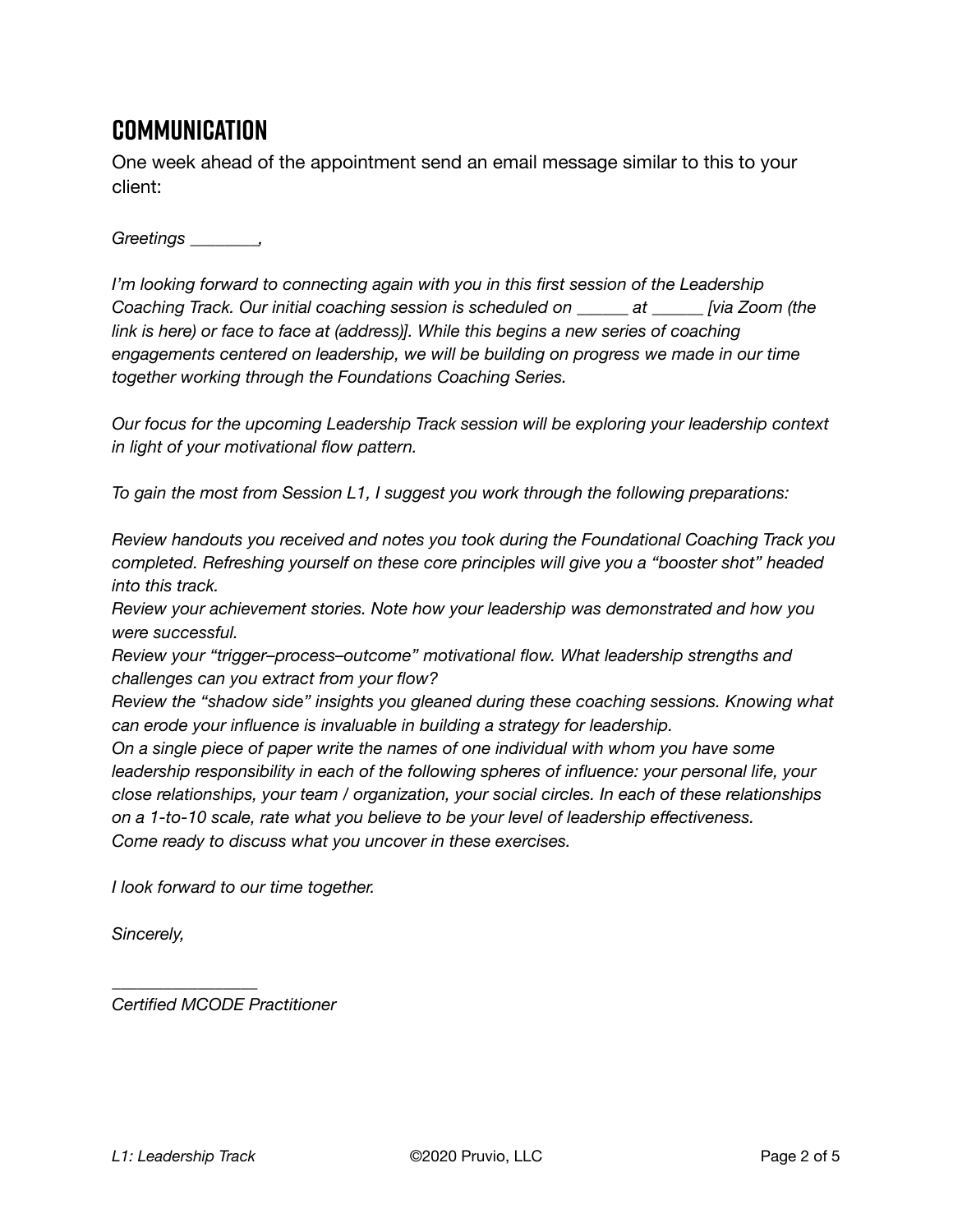## **SESSION OUTLINE**

#### **Meet + Greet [3 minutes]:**

*Practitioner Note: Come with something personal to share with your client (no more than 30 seconds of this 3 minute block. Ask them to share and follow up with at least one probing question.* 

**Transition / Preview [1-3 Minutes]:** "Today we are going to build on the Foundation Coaching Track to begin the Leadership Coaching Track. One of the most common questions we get from clients is, "How can I bring healthy and consistent influence in the key relationships in my life?" We've designed this track to help tackle that challenge. Of course there is no silver bullet for leadership, but there are proven and practical principles. In the weeks ahead I'm going to introduce you to two leadership keys: The mindset of HUMBLE CONFIDENCE, and the skill set of influencing with POSITIVE ENERGY.

Along the way I'm going to work with you to personalize these principles and implement them through the framework you're already familiar with: your own unique motivational pattern. The synergy here will be powerful!

*Practitioner Note: For each coaching session – whether it is a choreographed format like this one or an open discussion format – keep the F.L.O.W. coaching model front and center in your mind. Make running notes through the session and keep track of where you are in the model and particularly when you transition from one segment to another. Make note of specifically where in the F.L.O.W. pattern you are seeing the energy and the "aha" moments. These will be key insights when you guide the client to potential action items at the the "W.ork It" segment of the F.L.OW. model. Also, keep close tabs on the clock. It's the coach's responsibility to strike the healthy balance between following the improvisation of the session WITHIN the bounds of time and topic. This takes practice, and watching the clock is vital.*

#### **Consultative Coaching Conversation [15 minutes]**

**Context [3 minutes]:** Even a "hacker" golfer hits a brilliant shot every once in a while, a perfect stroke where everything aligns sending the ball on a straight flight. The difference between a good golfer and a mediocre one is the frequency of these perfect strokes. Good golfers KNOW the right mechanics of a good swing and have the KNOW HOW to repeat. Mediocre golfers rely more on luck and as a result are inconsistent. Both have "some" success in their history; but only good golfers leverage that history. Nowhere is this principle more relevant than in our own personal stories of achievement and the influence we mustered to generate success. Similar patterns of motivation leading to success appear in our history. This truth is the premise of MCODE. But only when we see those patterns and learn to repeat them can we begin to generate success consciously.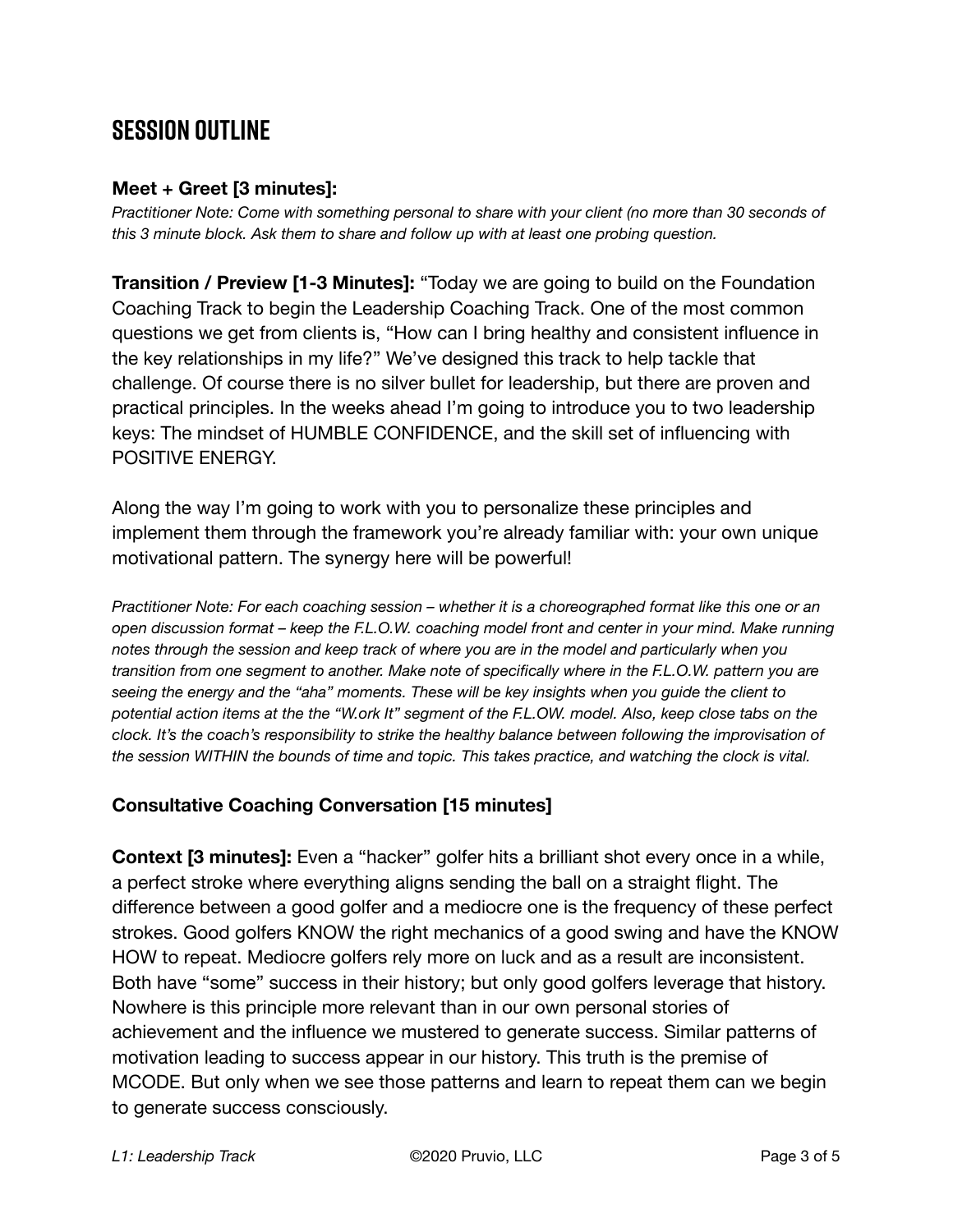As we begin a coaching journey focusing on your present and future leadership we are going to first look back to your past. While there are general principles for leadership, there is no one–size–fits–all formula. Your own tailored pattern for influencing others is yours alone, and it already exists, awaiting discovery in your past successes. The way you achieved healthy influence in the past IS the way you will succeed going forward. Identifying those patterns is the first step to repeating them.

**Content review and response [12 minutes]:** "As preparation for today I suggested that you return to your MCODE report and to notes you took during our Foundation Coaching sessions, to review your trigger–process–outcome motivational flow, and the 'shadow side' of your motivations that can erode your effectiveness."

- What leadership insights came to light as you reviewed your achievement stories?
- What leadership insights came to light as you reviewed your trigger–process– outcome motivational flow?
- What did you learn as you reconsidered the 'shadow side' tendencies of your top motivations?

*Practitioner Notes:* 

- *• Follow the natural flow of this conversation.*
- *• Express observations at natural breaks in the conversation. Refer back to insights you noted from past sessions.*
- *• Listen especially for connections with their motivational flow; remember to keep at hand their report and your notes of their motivation flow pattern.*
- *• As always, watch the clock.*

#### **Current Challenge [20 Minutes]**

*Practitioner Note: In this section you will guide your client through the F.L.O.W. (F.ind Out, L.earn About, O.wn, W.ork It) process to surface one pressing leadership challenge where understanding their motivational flow will be helpful. Your goal is to help your client surface their F.L.O.W. (F.ind Out, L.earn About, O.wn, W.ork It) for this challenge.* 

**Find Out:** As part of the preparation I also asked you to write the names of one key individual in each of four different spheres: your personal life, your close relationships, your team / organization, your social circles, and to rate each on a 1-to-10 scale according to how you believe you are meeting these leadership responsibilities. Share one relationship from your list that needs leadership improvement. How did you rate it? Why?